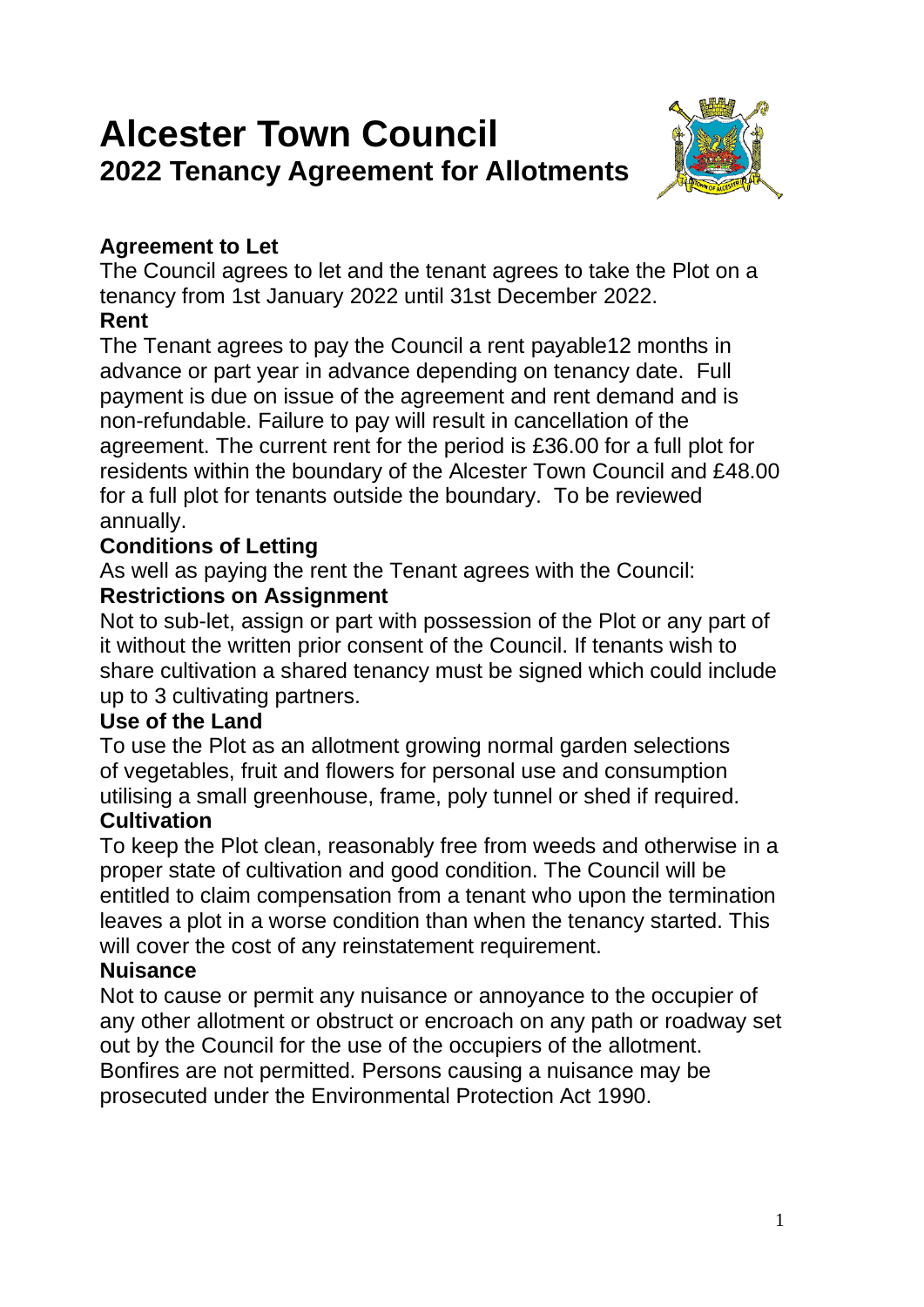## **Barbed Wire**

Not to use barbed wire or any other material or item on or around the plot which may be a hazard to other tenants or visitors.

## **Buildings**

Not without the written consent of the Council to erect any buildings or structures on the Plot. The Council will not unreasonably withhold consent to the erection of a garden shed, greenhouse and poly tunnels in accordance with plans and specifications first lodged with and approved by the Council. The normal approved dimensions for such buildings are a maximum of 6' x 8'. Sheds should only be used for storing tools and materials used on the plot and must not be used for sleeping in or any other purposes.

The Tenant shall be responsible for any structure, garden shed or greenhouse placed on the plot and any contents. The Council cannot be held responsible for any damage or loss. The tenant should consider taking out his/her own insurance cover.

## **Wells, Ponds and Water Butts**

Not to make any well or pond on the Plot. (Small shallow wildlife ponds may be permitted but would require prior consent of the Council and must be fenced to avoid being a hazard for young children).

To keep all water butts or other water receptacles on the Plot securely covered.

## **Depositing of Refuse**

Not to deposit or allow other persons to deposit on the Plot any refuse or any decaying matter (except manure and compost in such quantities as may be reasonably required for use in cultivation) or place or allow to be placed any matter in the hedge ditches or dykes in the allotment field of which the Plot forms part or in adjoining land. Only materials compatible with horticultural use may be brought onto the plot, and may have to be removed on tenancy termination.

#### **Cutting and Pruning**

Not to cut or prune any timber or established trees on the Plot or upon any adjoining land without prior permission in writing from the Council, or take sell or carry away any minerals gravel sand earth or clay.

## **Planting**

Tenants may grow the normal range of fruit and vegetables on the plot with the following restrictions.

- Not to grow plants or trees that exceed 6' in height.
- Not to grow plants or trees that are invasive to the extent of affecting paths and other plots.
- Not to grow Illegal substances.

Tenants may be required to remove trees and plants at the end of a tenancy to return it to a condition suitable for re-letting.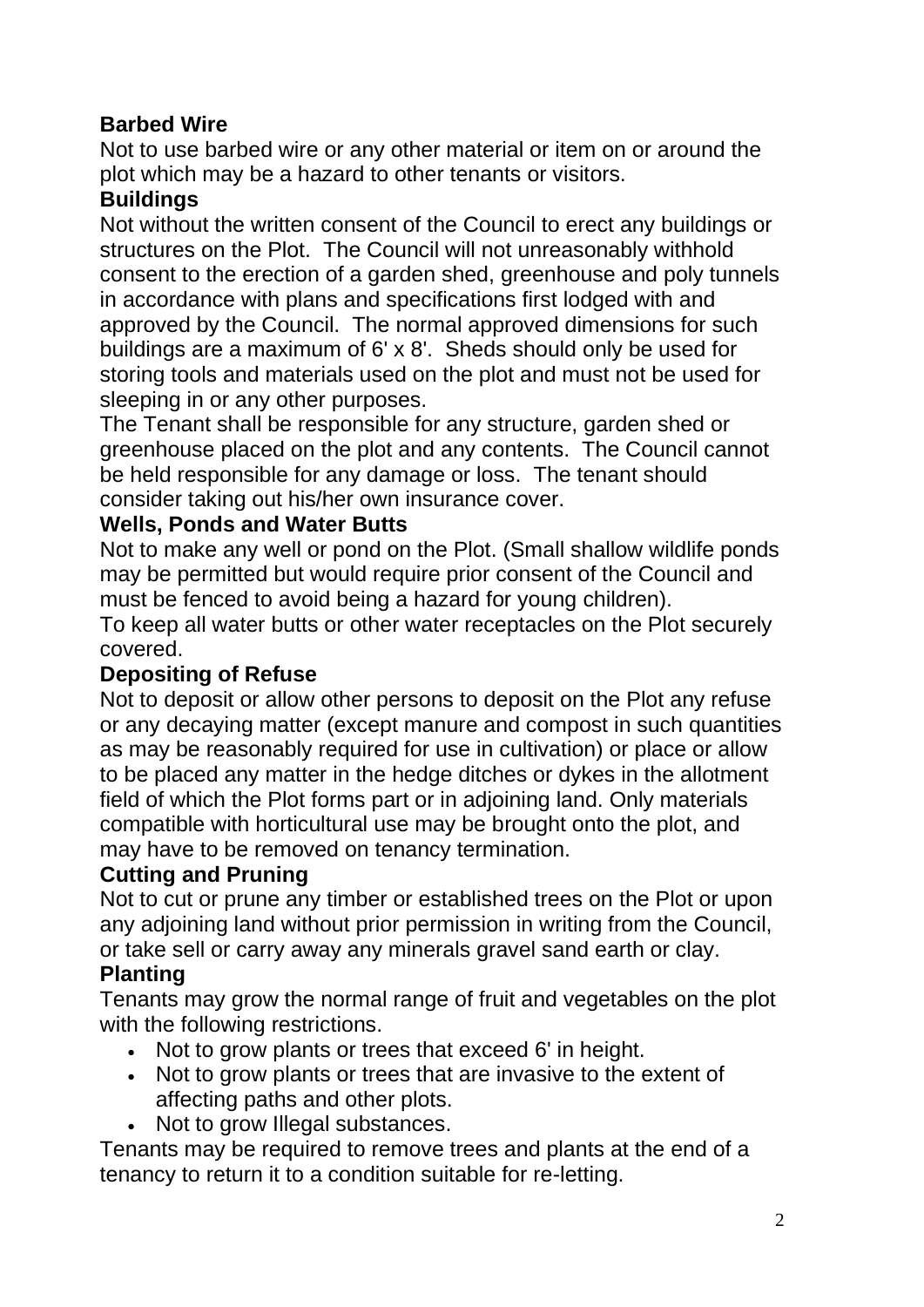## **Restrictions on Keeping Animals**

Not to keep any livestock on the Plot or in any building on it without prior permission in writing from the Council.

## **Dogs**

Not to bring or cause to be brought into the allotment field any dog unless the dog is held on a leash.

### **Plot Identification**

To erect and maintain in a conspicuous position on the Plot, a number plate of a type, approved by the Council, indicating the Plot Number plainly and distinctly visible at all times.

#### **Prohibition of Notices**

Other than the plot number not to erect any notices or advertisement on the Plot.

#### **Inspection**

To allow any officer or agent of the Council to enter and inspect the Plot at any time.

#### **Restrictions on Admittance to Allotment Garden**

The Council shall have the right to refuse admittance to any person other than the Tenant or a member of his family to the Plot unless accompanied by the Tenant or a member of his family.

#### **Information of change of address**

The Tenant shall inform the Council of any change of his/her address.

## **Determination of Tenancy**

## **Rent**

The rent due may be increased or decreased by the Council by not less than three months notice in writing to the Tenant provided that on receipt of the notice the Tenant may terminate this agreement by giving the Council one month's notice in writing.

#### **Termination of Lease**

(a) By either party giving to the other three calendar months notice in writing. On termination of the lease by a Tenant, the Council may offer the Plot to an applicant on the waiting list for the remaining period of the Tenancy period.

(b) By re-entry by the Council at any time after giving three calendar months notice in writing to the Tenant on account of the Allotment being required (i) for any purpose (not being the use of the same for agriculture) for which it was acquired by the Council or has been appropriated under any statutory provision or (ii) for building, mining, or any other industrial purpose or for roads or sewers necessary in connection with any of these purposes.